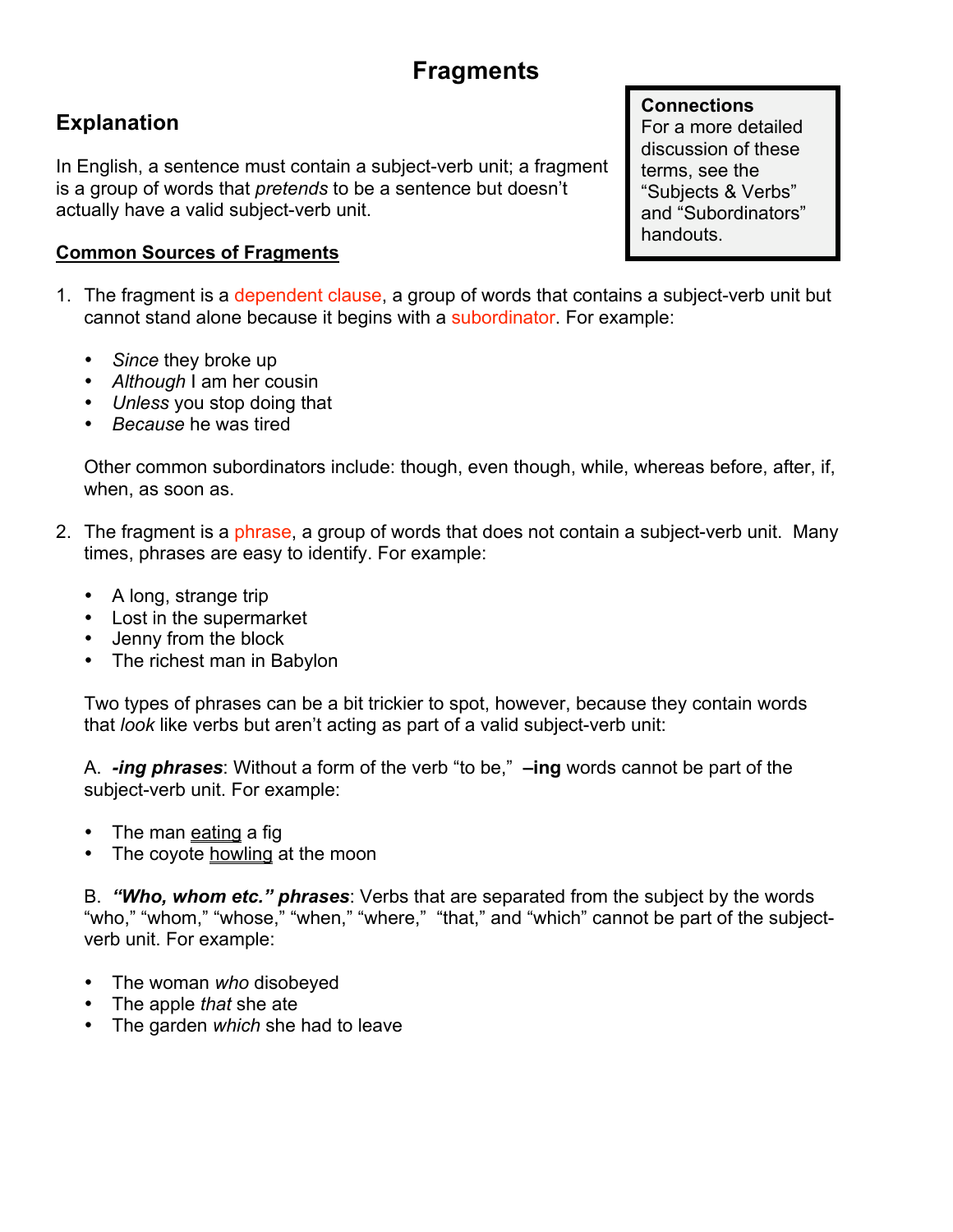#### **Strategies for Fixing Fragments**

In order to turn a fragment into a complete sentence, you have a couple of options.

1. Often you simply need to combine a fragment with a neighboring sentence to produce a grammatically complete sentence. For example:

| <b>Fragment (in italics)</b>               | <b>Complete sentence</b>                    |
|--------------------------------------------|---------------------------------------------|
| Rocio made that mistake too. But only      | Rocio made that mistake too, but only       |
| when she wasn't paying attention.          | when she wasn't paying attention.           |
| Daydreaming about the weekend. I missed    | Daydreaming about the weekend, I missed     |
| my exit.                                   | my exit.                                    |
| My chatty next door neighbor. She loves to | My chatty next door neighbor loves to       |
| gossip.                                    | gossip.                                     |
| I've never been back to El Salvador. Since | I've never been back to El Salvador since I |
| I left ten years ago.                      | left ten years ago.                         |

2. Other times, you'll need to complete the sentence by supplying the missing subject or verb, or by attaching an independent clause

| <b>Fragment (in italics)</b>                                       | <b>Complete sentence</b>                                                            |
|--------------------------------------------------------------------|-------------------------------------------------------------------------------------|
| A laboratory for the study of animal life in<br>the South Pacific. | A laboratory for the study of animal life is<br>situated in the South Pacific.      |
| The girl who wanted an 'A' in her English<br>class.                | The girl who wanted an 'A' in her English<br>class re-wrote each essay three times. |
| The man thoughtfully scratching his beard.                         | The man was thoughtfully scratching his<br>beard.                                   |
| Since I only had a cookie for breakfast.                           | Since I only had a cookie for breakfast, I<br>was starving by lunchtime.            |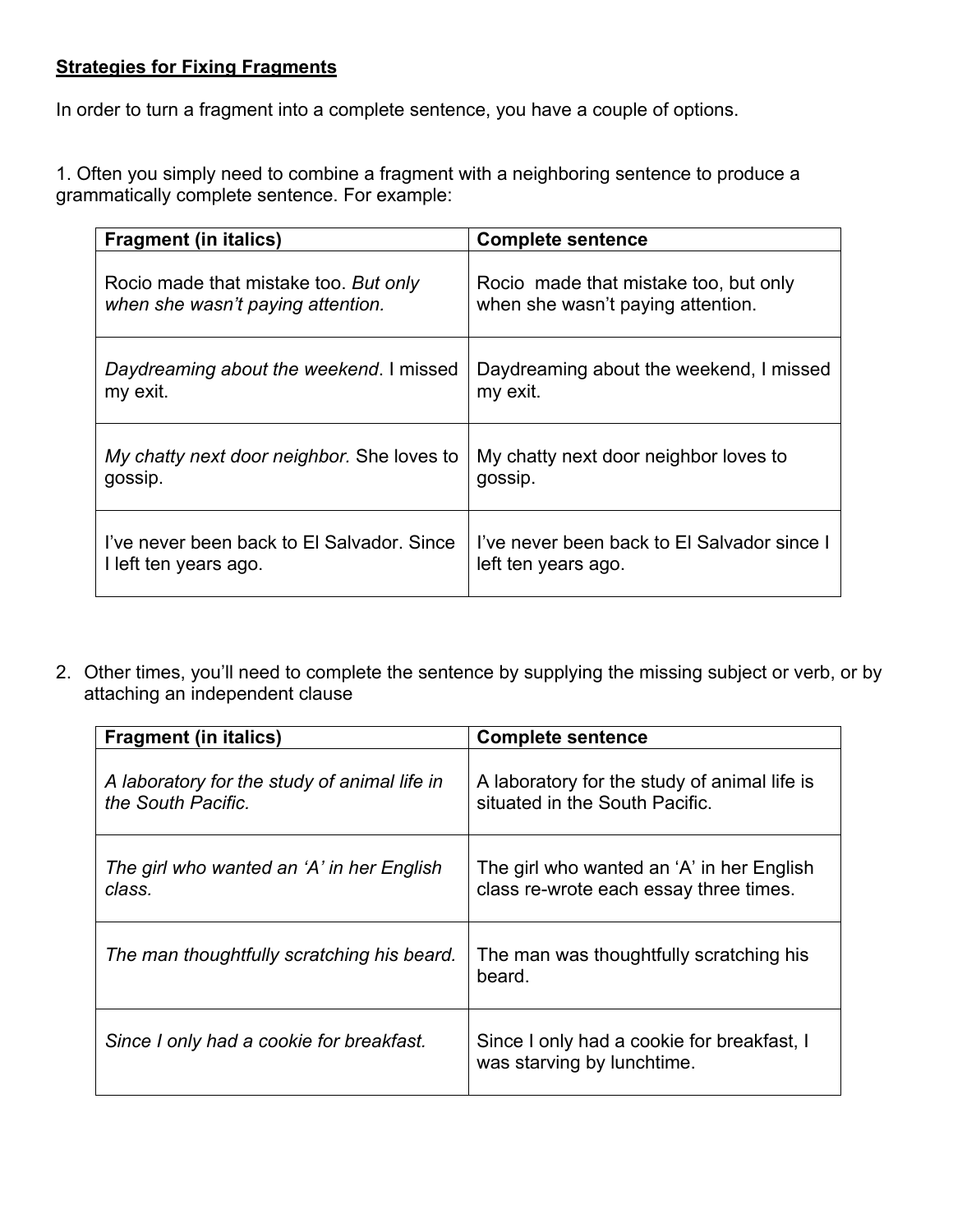### **Exercises**

**A)** Read the following groups of words and determine if they are grammatically complete sentences or if they are fragments.

*fragment* **For example:** Going to community college

- 1. A noticeable mistake which was on the flyer
- 2. Whenever I get tired of doing my math homework
- 3. The building across from the library is condemned
- 4. My roommate who intends to finish college in four years
- 5. My other roommate has been in college seven years
- 6. Before the semester began
- 7. The teacher who liked to listen to the sound of his own voice
- 8. Because mid-terms are just about to start
- 9. If I could be left alone to do my homework
- 10.Although I don't usually enjoy hard work, I love studying Japanese
- 11.Listening to tapes in the language lab is really time consuming
- 12.The boy typed on the Mac in the computer lab
- 13.The essay that I have to write
- 14.While I was eating my lunch at the campus center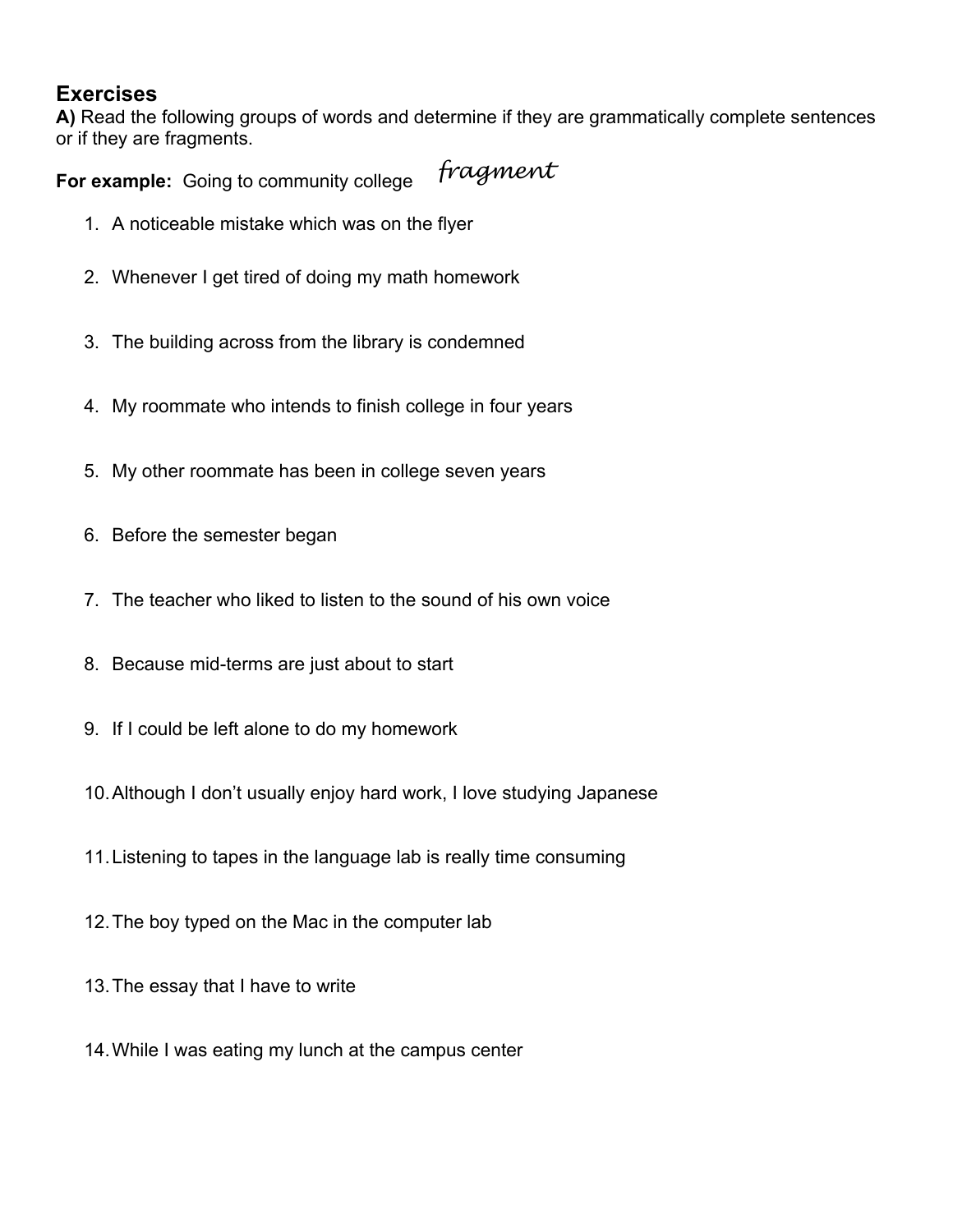**B)** Read the following sentences and fix any fragments you find.

**For example:** Sometimes, life is like a movie. A cheesy romantic comedy to be exact. Sometimes, life is like a movie, a cheesy romance comedy to be exact.

- 1. Anxious about his love life. He decided to visit a fortune-teller.
- 2. The fortune-teller asked for fifty dollars. And the names of his favorite movie stars.
- 3. Consulted her astrology charts and closely examined his palms.
- 4. She predicted someone important would soon come into his life. A tall, dark stranger.
- 5. While he was skeptical that such a clichéd prediction could come true.
- 6. The day that he would meet the stranger was cold and foggy. He was sipping hot chocolate at his favorite café.
- 7. The stranger who would change his life. She walked in the door and ordered a hot chai.
- 8. She asked if she could share his table. Because the other tables were full of students studying for their midterms.
- 9. Looking up from his crossword. He smiled and said yes.
- 10. As she sat down in the table across from him.